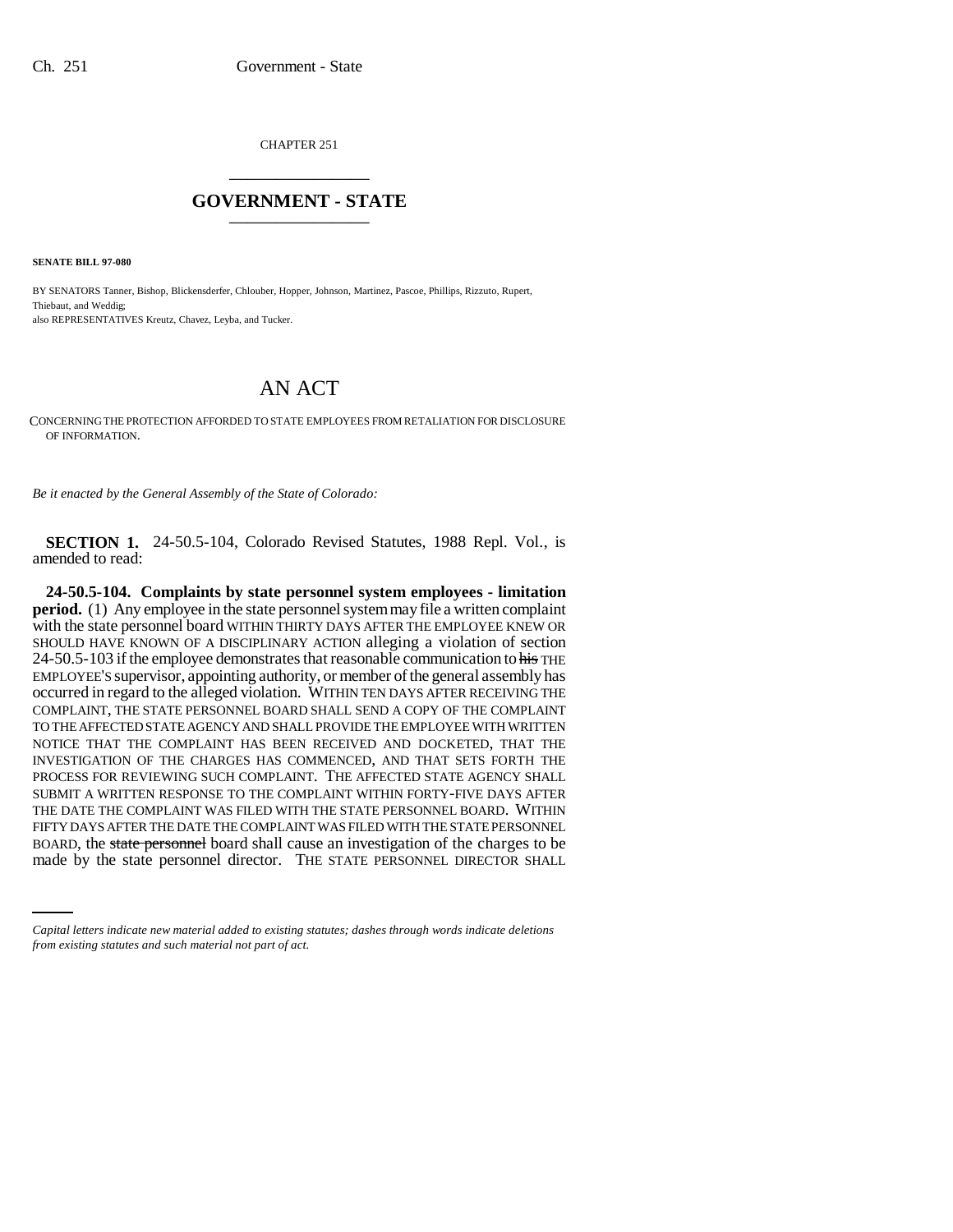Government - State Ch. 251

COMPLETE THE INVESTIGATION WITHIN FORTY-FIVE DAYS AFTER THE COMMENCEMENT THEREOF. WITHIN FIVE DAYS AFTER RECEIVING THE INVESTIGATOR'S REPORT, THE STATE PERSONNEL BOARD SHALL MAIL A COPY OF THE INVESTIGATOR'S WRITTEN REPORT TO THE EMPLOYEE AND TO THE AFFECTED STATE AGENCY. If the investigation establishes that there is a reasonable basis for the charges, the appointing authority or supervisor shall be given written notice thereof. Within ten days after he receives RECEIVING such notice, the appointing authority or supervisor may petition the board for a hearing on the matter, and the board shall grant such hearing. THE BOARD SHALL SET THE MATTER FOR HEARING TO COMMENCE NOT LATER THAN FORTY-FIVE DAYS AFTER THE RECEIPT OF THE PETITION FOR HEARING FILED BY THE APPOINTING AUTHORITY OR SUPERVISOR OR THE COMPLETION OF ANY ONGOING INVESTIGATION RELATED TO OTHER ALLEGATIONS OF THE EMPLOYEE, WHICHEVER IS LATER. THE HEARING DATE MAY BE CONTINUED ONCE ONLY FOR GOOD CAUSE SHOWN FOR NO LONGER THAN FORTY-FIVE DAYS WITH THE APPROVAL OF THE STATE PERSONNEL BOARD. ANY HEARING CONDUCTED PURSUANT TO THIS SECTION SHALL TAKE PRECEDENCE OVER ANY OTHER MATTER PENDING BEFORE THE STATE PERSONNEL BOARD.

(2) If the state personnel board after hearing determines that a violation of section 24-50.5-103 has occurred, or if the investigation establishes a reasonable basis for the charges and no hearing is requested, the board shall order, WITHIN THIRTY DAYS AFTER SUCH HEARING OR INVESTIGATION, the appropriate relief, including, but not limited to, reinstatement, back pay, restoration of lost service credit, and expungement of the records of the employee who disclosed information, and, in addition, the state personnel board shall order that the employee filing the complaint be reimbursed for any costs, INCLUDING ANY COURT COSTS AND ATTORNEY FEES, IF ANY, incurred in the proceeding. Such reimbursement shall be made out of moneys appropriated to the agency which employs such employee. Judicial review of any determination by the state personnel board under this subsection (2) may be had in accordance with section 24-4-106.

(3) It shall be a defense in any <del>disciplinary proceeding against an employee under</del> section 24-50-125 that such proceeding GRIEVANCE OR APPEAL BEFORE THE STATE PERSONNEL BOARD THAT THE DISCIPLINARY ACTION AGAINST AN EMPLOYEE was initiated in violation of section 24-50.5-103, and the issue of the violation of section 24-50.5-103 shall be determined by the state personnel board as a part of the disciplinary proceeding RELATED GRIEVANCE OR APPEAL. THE FAILURE TO RAISE ANY SUCH DEFENSE SHALL BAR ANY SUBSEQUENT CAUSE OF ACTION FOR A VIOLATION OF SECTION 24-50.5-103 ARISING OUT OF THE SAME SET OF FACTS AT ISSUE IN THE RELATED GRIEVANCE OR APPEAL.

(4) Whenever the state personnel board determines that an appointing authority or supervisor has violated section 24-50.5-103, it shall cause an entry to that effect to be made in the supervisor's personnel records THE APPOINTING AUTHORITY OR SUPERVISOR SHALL RECEIVE A DISCIPLINARY ACTION WHICH SHALL REMAIN A PERMANENT PART OF THE APPOINTING AUTHORITY'S OR SUPERVISOR'S PERSONNEL FILE, AND A COPY OF THE DISCIPLINARY ACTION SHALL BE PROVIDED TO THE EMPLOYEE. THE DISCIPLINARY ACTION SHALL BE APPROPRIATE TO THE CIRCUMSTANCES, FROM A MANDATORY MINIMUM OF ONE WEEK SUSPENSION OR EQUIVALENT UP TO AND INCLUDING TERMINATION. IN CONSIDERING THE APPROPRIATE DISCIPLINARY ACTION PURSUANT TO THIS SUBSECTION (4), THE APPOINTING